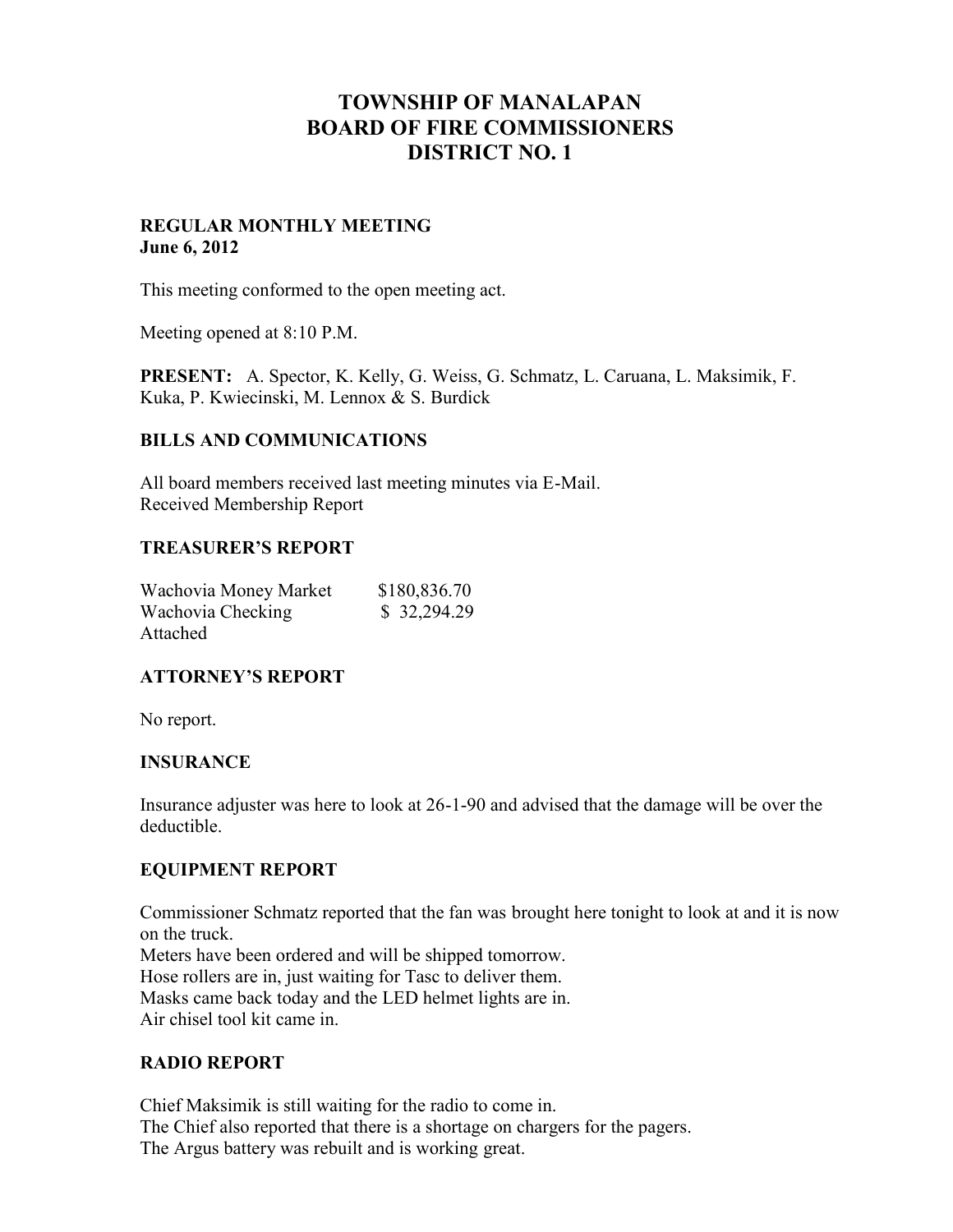# **CHIEF'S REPORT**

Chief Maksimik reported that 26-1-80 is just about complete.

### **TRUCK REPORT**

All the hose and pump testing was completed – any bad lengths of hose were replaced with passed ones. Pump air leaks were found on 26-1-76 and 26-1-90 and they will be taken care of during servicing.

26-1-88 – going out for service and inspection 26-1-87 – going out for service and check engine light on 26-1-90 – new cab lift pump was ordered Servicing of trucks to take place sometime the end of June.

# **ASSOCIATION REPORT**

Mike Lennox spoke with Trustees regarding the Lease. Moving along with Mr. Parker and Ron Schneider to finish with the paperwork regarding the back building. DEP issue is will underway regarding the site conditions. Discussion held about the parking lot being redone this year.

### **TRUSTEES' REPORT**

No report.

#### **OLD BUSINESS**

See attached.

#### **NEW BUSINESS**

Commissioner Kelly made a motion to pay all vouchers; this was seconded by Commissioner Caruana. All voted aye.

Commissioner Spector received keys and laptop back from Mike DeAngelis.

Commissioner Kelly is working with Samsung regarding the television downstairs to see if it is still under warranty.

Jerry Russin gave a brochure to Commissioner Weiss to look at regarding our electric service.

Commissioner Schmartz made a motion for \$200 for additional mounting items for the storage area; this was seconded by Commissioner Kelly. All voted aye.

Chief Maksimik received pricing for police radios for the Chief's vehicle; the price is \$1,700 each.

Commissioner Schmatz reported that the gear guy was here on Monday and took measurements.